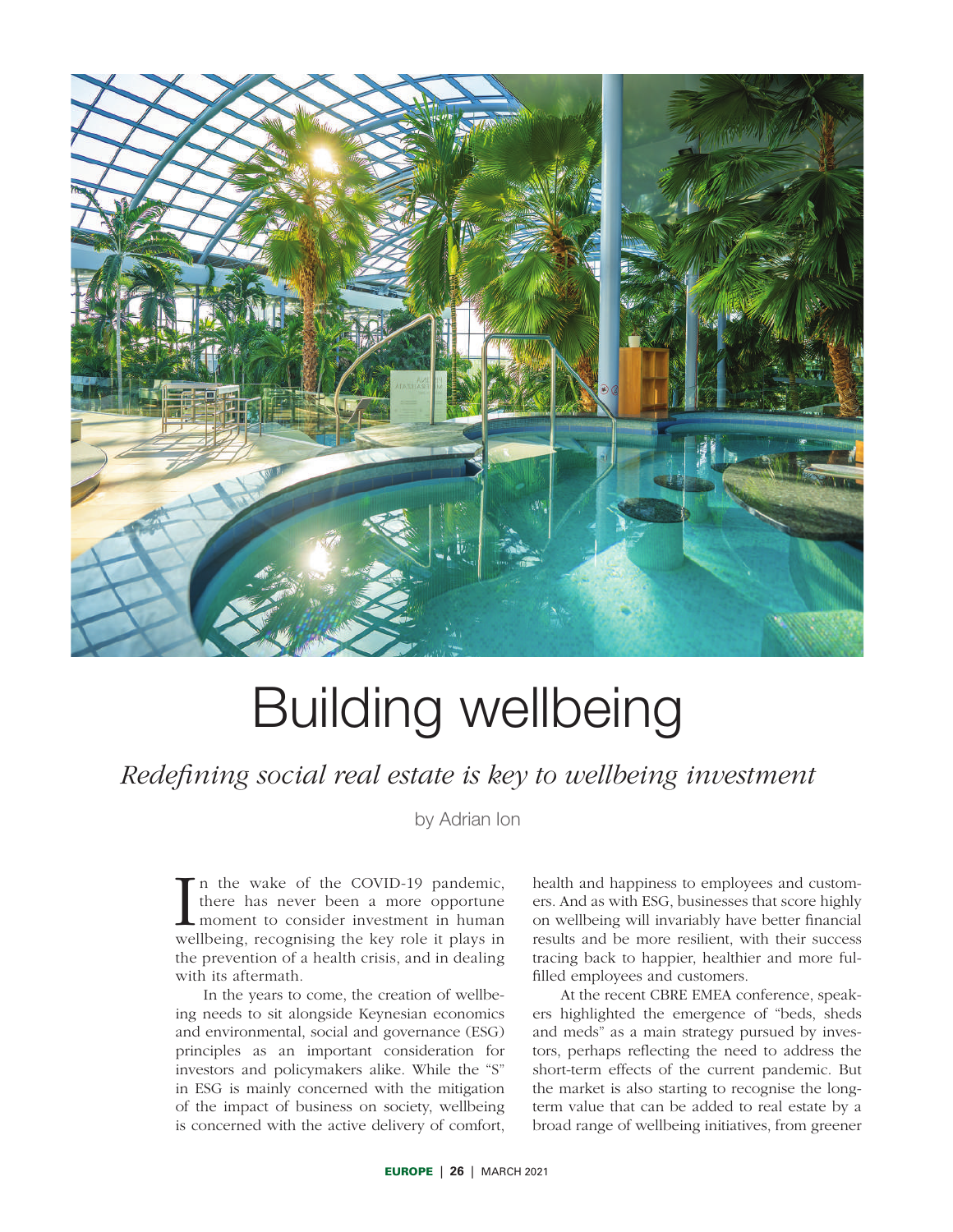offices and retail buildings with more social spaces, extra daylight and better ventilation, to industrial buildings with natural air filtration provided by plants. A much greater purpose will be achieved if real estate investors turn their attention to the development of buildings that are fully dedicated to delivering wellbeing.

#### Wellbeing in the city

More than half the world's population live in cities, and this is projected to rise to 68 percent by 2050 and 80 percent by the end of the century, according to the UN. Facing this unprecedented demand for city life, led by a younger generation with high expectations around sustainability, culture and environmental issues, policymakers are increasingly looking at the built environment to deliver health and wellbeing to their constituents.

As one expert at the event put it, "COVID-19 is unlikely to slow down urbanisation, but it may give it a chance to change." The evolution of modern cities will be defined not only by innovative residential, office and retail developments, but also by the new social infrastructure built to serve the needs of their diverse population.

As a term, "social infrastructure" varies in definition across the world. In some parts of Europe, social real estate is defined as a set of industries or types of activity whose functional purpose is the spiritual benefit for the population, and includes sports and personal improvement industries. In a UK policy context, it refers mainly to facilities involved in the provision of health, education and public services, including affordable housing. Attitudes are, however, beginning to change in the UK, with the government's industrial strategy acknowledging the importance of infrastructure investments on society and the wellbeing of individuals — particularly among the ageing workforce.

Social real estate should therefore be seen as an important subsector of real estate that aims to meet the essential wellbeing needs of our society. Delivered at scale, social real estate offers very attractive financial returns. In addition, strong demand and public policy can turn this asset class into core real estate that offers infrastructure-like risk-adjusted returns and generates a high premium to investors — measured both financially and through an ESG lens. This view is backed by research undertaken by the Urban Land Institute, which recently found that the growing interest in wellbeing is expected to translate into major real estate investment in the years ahead.

Such renewed focus on sector-specific investment is not new. In the 1980s, cities encouraged city-centre growth through heavy investment in regeneration projects. This led to the relaunch

of a broad range of civic assets, including town halls, public libraries, universities, parks and public squares. More recently, cities have become pioneers in the "green transition" required to meet the climate change targets set by COP 21.

Going forward, public stakeholders and private institutions can play an equally important role in the delivery of the significant investment required to achieve wellbeing ambitions. On the one hand, local and central governments can effect change through direct investment; policy changes that encourage wellbeing investment; fiscal strategies that support it; and participation in programmes that support the delivery of wellbeing projects and ensure their benefits are available to all.

## *Social real estate should therefore be seen as an important subsector of real estate that aims to meet the essential wellbeing needs of our society.*

On the other hand, the private sector must lead on the delivery of financially viable projects, ensuring the long-term sustainability of the sector. This includes developers and operators that create and deliver wellbeing solutions, and financial institutions that must focus their creativity and breadth of knowledge into financing instruments and tools that provide the significant liquidity required to deliver at scale.

The European Investment Bank seems to be leading the way, with products such as the "framework loan" and the "Smart Finance for Smart Buildings" facility, which enable investment in transformative projects.

#### Wellbeing resorts

Many countries have long-established thermal bathing traditions that deliver wellbeing benefits. In the modern world, these traditions translate into a  $€112$  billion spa and thermal springs economy, concentrated around the US, China, Germany, Japan and France.

This market is characterised by small-scale operations, often aimed at the high-end of the market. Companies such as Therme Group deliver advanced wellbeing resorts that provide guests with an immersive experience that allows them to unplug, unwind and reconnect with water and nature. Therme Group's resorts offers a wide range of attractions and activities, including multi-sensory saunas; therapeutic mineral pools; wave pools and waterslides; wellness therapies;